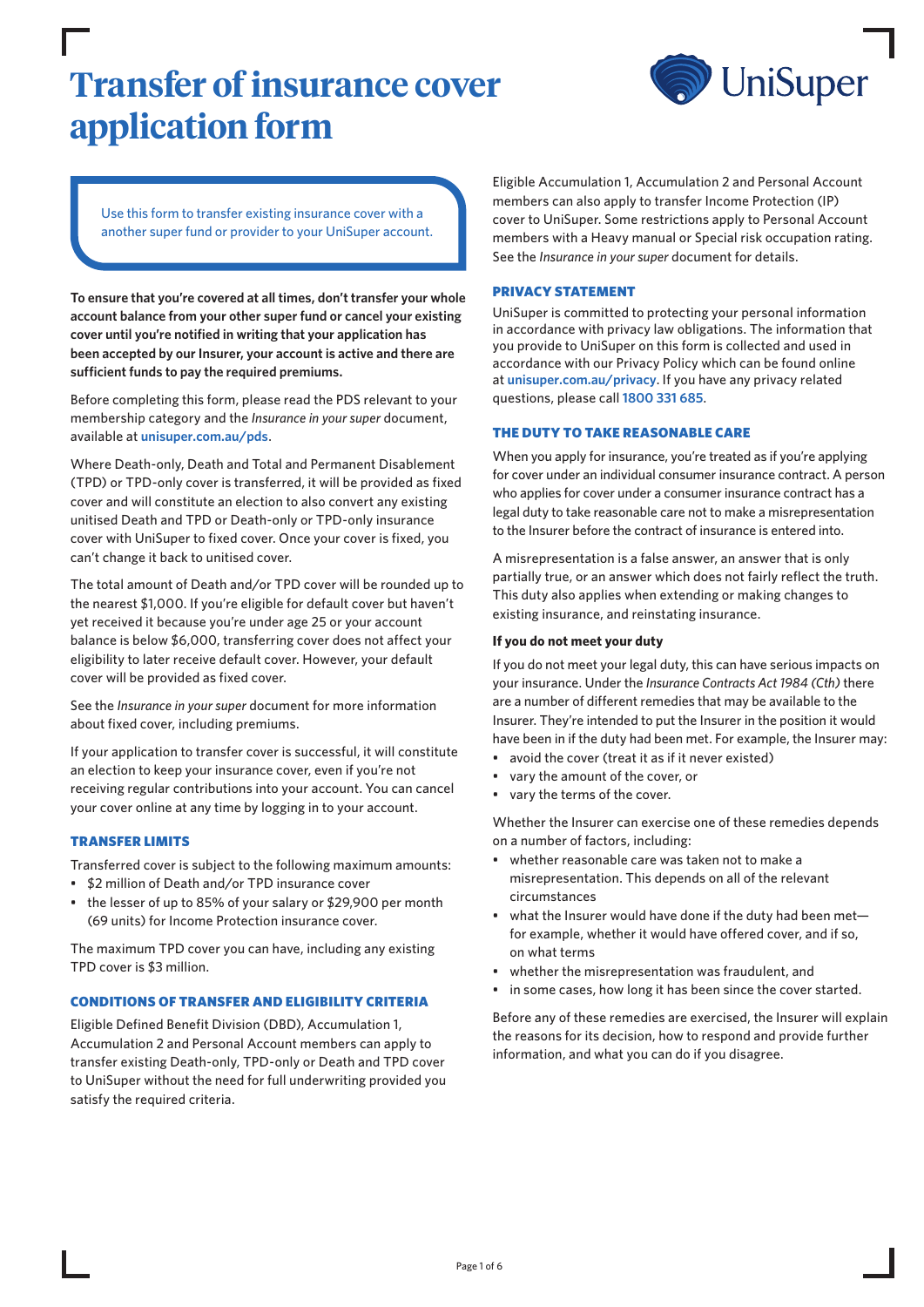## **Guidance for answering the questions in this form**

You're responsible for the information provided to the Insurer. When answering questions, please:

- Think carefully about each question before you answer. If you're unsure of the meaning of any question, please ask us before you respond.
- Answer every question.
- Answer truthfully, accurately and completely. If you are unsure about whether you should include information, please include it.
- Review your application carefully before it is submitted. If someone else helped prepare your application (for example, your adviser), please check every answer (and if necessary, make any corrections) before the application is submitted.

Please note that there may be circumstances where the Insurer later investigates whether the information given to it was true. For example, it may do this when a claim is made.

### **Changes before your cover starts**

Before your cover starts, the Insurer may ask you whether the information that has been given as part of your application for insurance remains accurate or whether there has been a change to any of your circumstances. As any changes might require further assessment or investigation, it could save time if you let us or the Insurer know about any changes when they happen.

## **If you need help**

It's important that you understand your obligations and the questions that are being asked. Please contact us for help if you have difficulty understanding the process of obtaining insurance or answering any questions.

Please also let us know if you're having difficulty due to a disability, understanding English or for any other reason—we're here to help and can provide additional support.

| <b>YOUR DETAILS</b><br><b>SECTION 1</b>                                                                                                                                             |    |                             |           |    |                                                |          |                                                                                           |
|-------------------------------------------------------------------------------------------------------------------------------------------------------------------------------------|----|-----------------------------|-----------|----|------------------------------------------------|----------|-------------------------------------------------------------------------------------------|
| > Please complete in BLACK or BLUE BALL POINT PEN using CAPITAL letters. Cross (X) where required.<br>All fields in SECTION 1 are mandatory. Please ensure you complete all fields. |    |                             |           |    |                                                |          |                                                                                           |
| UniSuper member number                                                                                                                                                              |    |                             |           |    |                                                |          |                                                                                           |
|                                                                                                                                                                                     |    | or call us on 1800 331 685. |           |    |                                                |          | If you're unsure of your member number, refer to your most recent UniSuper correspondence |
| Title                                                                                                                                                                               | Mr | <b>Mrs</b>                  | <b>Ms</b> | Dr | Professor                                      | Other    |                                                                                           |
| Surname                                                                                                                                                                             |    |                             |           |    |                                                |          |                                                                                           |
| Given name(s)                                                                                                                                                                       |    |                             |           |    |                                                |          |                                                                                           |
| Date of birth (DD/MM/YYYY)                                                                                                                                                          |    |                             |           |    |                                                |          |                                                                                           |
| Daytime contact number                                                                                                                                                              |    |                             |           |    |                                                |          |                                                                                           |
| Email address                                                                                                                                                                       |    |                             |           |    |                                                |          |                                                                                           |
| Residential address (not PO Box)                                                                                                                                                    |    |                             |           |    |                                                |          |                                                                                           |
| Suburb/Town                                                                                                                                                                         |    |                             |           |    |                                                |          |                                                                                           |
| State                                                                                                                                                                               |    |                             |           |    |                                                | Postcode |                                                                                           |
| Country (if not Australia)                                                                                                                                                          |    |                             |           |    |                                                |          |                                                                                           |
| Is your postal address different<br>from your residential address?                                                                                                                  |    | No. Go to SECTION 2.        |           |    | Yes. Please provide your postal address below. |          |                                                                                           |
| Postal address (PO Box if applicable)                                                                                                                                               |    |                             |           |    |                                                |          |                                                                                           |
| Suburb/Town                                                                                                                                                                         |    |                             |           |    |                                                |          |                                                                                           |
| State                                                                                                                                                                               |    |                             |           |    |                                                | Postcode |                                                                                           |
| Country (if not Australia)                                                                                                                                                          |    |                             |           |    |                                                |          |                                                                                           |

Fund: UniSuper ABN 91 385 943 850 Trustee: UniSuper Limited ABN 54 006 027 121 AFSL 492806 Administrator: UniSuper Management Pty Ltd ABN 91 006 961 799 AFSL 235907 Address: Level 1, 385 Bourke Street, Melbourne Vic 3000 Issue date: May 2022

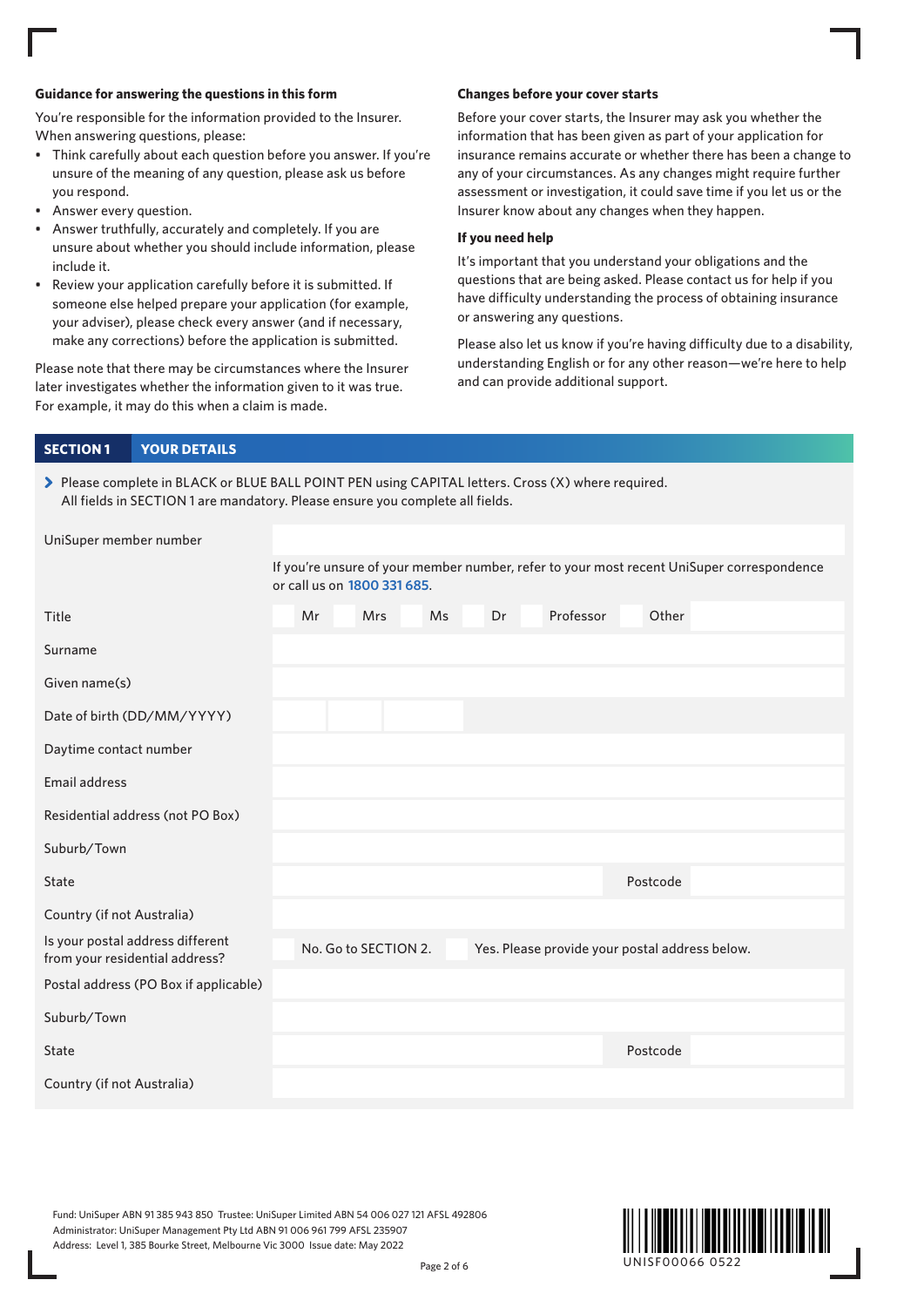# **SECTION 2 OCCUPATION RATING, PERSONAL ACCOUNTS ONLY**

Choose the occupation rating that best reflects your usual type of work (select one). It's important to make sure you select an occupation rating that reflects the duties of your usual/primary occupation. If it doesn't, our Insurer may update your occupation rating and/or refuse any future claim. For more information, read the *Insurance in your super* document at **[unisuper.com.au/pds](http://unisuper.com.au/pds)** . Please call us on **1800 331 685** if you are unsure about which occupation rating applies to you.

If your occupation rating changes as a result of processing this form, this will change how much you pay for any existing insurance cover you have.

If we're unable to process this form, we will not update your record with any change in occupation rating.

If we do process your form and your selection is different from your current occupation rating, it will be updated effective from the date we receive a decision from our Insurer, even if your application is declined.

#### **Professional/office work**

- Professional (your work requires a university qualification), administrative, managerial or clerical roles.
- No regular manual work.
- Your work doesn't fall into the 'Special risk' classification (see right).

Example occupations: Professor/Lecturer, Lawyer/Solicitor, Administrator, Medical doctor, Book-keeper, IT systems operator, Classroom teacher.

#### **Light manual**

- Regular light manual work (light weight lifting, carrying or stocking only).
- No regular use of heavy machinery or heavy equipment.

Example occupations: Chef, Electrician, Field surveyor, Florist, Retail, Nurse, Physical education teacher, Plumber.

#### **Heavy manual\***

- Involves the regular use of heavy machinery or heavy equipment.
- Manual labour, such as regularly bending, lifting or carrying heavy loads.
- Driving a motor vehicle for most of the day over short distances.

Example occupations: Labourer, Bricklayer, Cleaner, Short distance courier/Driver, Farmer, Gardener/Landscaper, Tailor, Wait staff.

## **Special risk\***

- Duties are hazardous (risky or dangerous).
- Hazardous locations or working environments such as long distance driving, working at heights, underground, at sea, underwater or in an aircraft.
- Work in industries that rapidly change or are unpredictable, for example professional sportspeople, entertainers, creative artists and media personalities.

Example occupations: Crane operator, Diver, Shipyard worker, Long distance bus/Truck driver, Pilot, Actor, Model, Professional sportsperson, Radio/TV presenter, Underground/Offshore miner, Social media personality.

\* If you're a Personal Account member with an occupation rating of Heavy manual or Special risk, you are only eligible for Income Protection cover with a two-year benefit period and, should your application for Income Protection cover be accepted, a two-year benefit period will apply to it.

## **SECTION 3 OTHER SUPER FUND OR LIFE INSURER**

Full name of other super fund or life insurer

Company/employer who contributes to the other super fund

Is this company/employer still paying Superannuation Guarantee (SG) contributions into the other super fund?

No Yes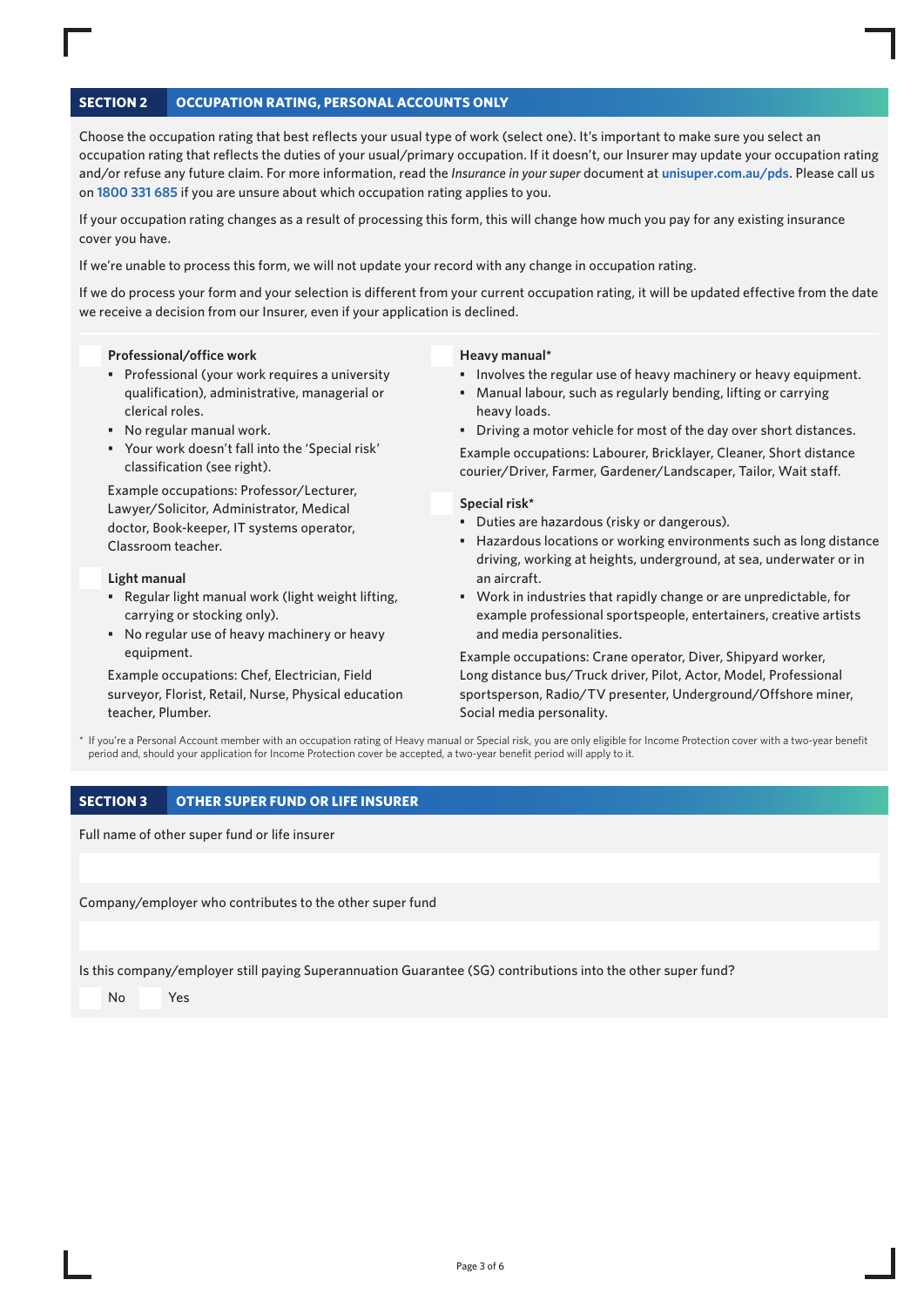# **SECTION 4 ELIGIBILITY**

> Please answer all questions in this section. You must answer **Yes** to all questions to be eligible to transfer your existing insurance cover to UniSuper.

I am aged under 61.



I have provided UniSuper with one of the following documents (no more than six months old): benefit statement (including screenshot from my other fund's online account if my benefit statement is less than six month's old); certificate of currency; screenshots of my online account showing evidence of insurance; or letter. Documents must show your name or member number, date, type and level of insurance cover (including Income Protection benefit payment and waiting periods) currently held with your other fund or insurer.

No Yes

If my application is accepted, I will:

- transfer the whole account balance from my other fund within 90 days of my application being accepted (if applicable), and/or
- cancel the insurance from my other fund or insurance policy, including any continuation or reinstatement options (either now or in the future), and will not transfer cover with the other fund or to another superannuation fund.

No Yes

My cover being transferred is not subject to any loadings, exclusions or special medical or other conditions.

No Yes

I am gainfully employed at the date of the application.

```
 No   Yes
```
# **SECTION 5 HEALTH QUESTIONS**

> Please answer all questions in this section. You must answer **No** to all questions to be eligible to transfer your existing insurance cover to UniSuper.

Are you, at the date of this application, due to injury or illness, off work or restricted or unable to fully perform without limitation, all of the duties of your current or usual occupation for at least 30 hours per week, even though your actual employment may be on a full-time, part-time or casual basis or you may be unemployed?

No Yes

Have you, in the last 12 months, been absent from work or unable to fully perform due to illness or injury (other than cold or flu) for more than 10 days:

- the duties of your usual occupation (whether employed or unemployed); or
- your unpaid domestic duties, if you're unemployed and your sole occupation is the performance of unpaid domestic duties?

No Yes

Have you ever been paid or are you eligible to be paid, or are currently in the process of submitting a claim for any illness or injury through a super fund, insurance policy, workers' compensation, or Government benefits (such as sickness benefit, invalid pension) providing terminal illness, total and permanent disablement or income protection cover, including accident or sickness cover?

No Yes

Have you been diagnosed with, or do you suffer from, an illness or injury that may cause permanent inability to work or which reduces or is likely to reduce your life expectancy to less than 12 months from the date of this application?

No Yes

Have you ever had an insurance application for death, total and permanent disablement, or income protection cover (including accident or sickness cover) declined, postponed or offered on non-standard or modified terms such as a loading and/or exclusion, including but not limited to pre-existing condition exclusions?

No Yes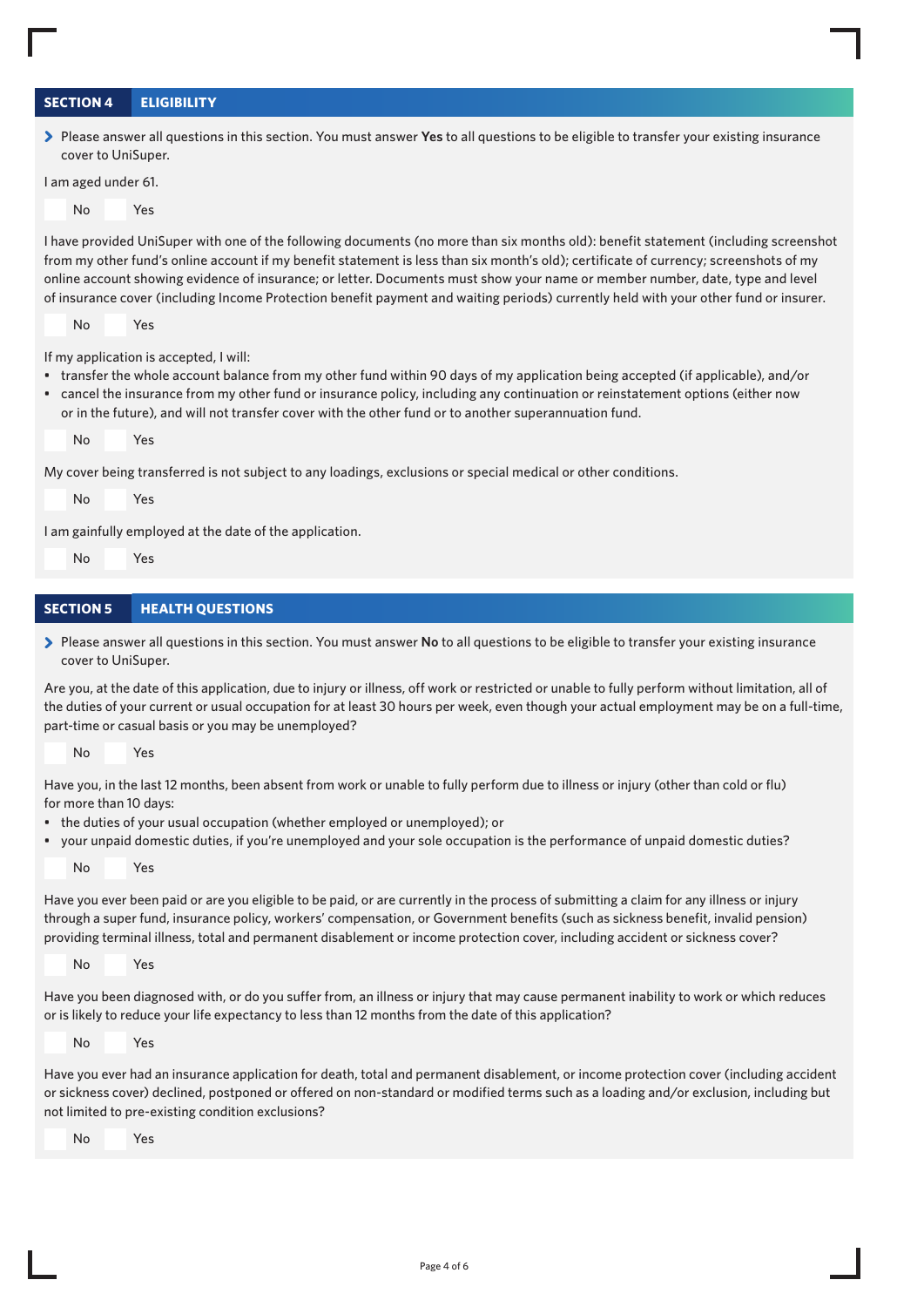# **SECTION 6 CONFIRMATION OF ELIGIBILITY**

Did you answer **No** to any of the questions in SECTION 4 or **Yes** to any of the questions in SECTION 5?

**No**. You're eligible to transfer your existing cover to UniSuper. Go to SECTION 7.

**Yes**. You're **not eligible** to transfer your existing cover to UniSuper.

You may apply for insurance cover (subject to underwriting) at any time through your online account or by completing and returning the application form in the *Insurance in your super* document available at **[unisuper.com.au/pds](http://unisuper.com.au/pds)** .

To ensure that you're covered at all times, don't transfer your whole account balance from your other super fund or cancel your existing cover until you're notified in writing that your application has been accepted by the Insurer, your account is active, and there are sufficient funds to pay the required premiums.

# **SECTION 7 TYPE AND AMOUNT OF COVER**

Please specify the type and level of cover you wish to transfer to UniSuper without underwriting. You must already hold this type and level of cover (or less) with your other super fund or provider.

| Death-only cover                                                                                      |  |
|-------------------------------------------------------------------------------------------------------|--|
| TPD-only cover                                                                                        |  |
| Death and TPD cover                                                                                   |  |
| Income Protection cover (for Accumulation 1, Accumulation 2 or Personal Account members only)         |  |
| (The total income protection cover you have under all policies must be less than 85% of your income.) |  |

Your transfer of cover will take effect on the date your application is accepted by our Insurer as long as you meet the eligibility criteria, conditions of transfer and health requirements.

If your application for transfer of cover is successful, we'll keep your insurance even if we're not receiving regular contributions into your account. You can cancel your cover online at any time by logging in to your account.

Personal Account members with an occupation rating of Heavy manual or Special risk are have a two-year benefit period applied to any transferred Income Protection cover, regardless of the benefit period that applies to the cover with your current provider.